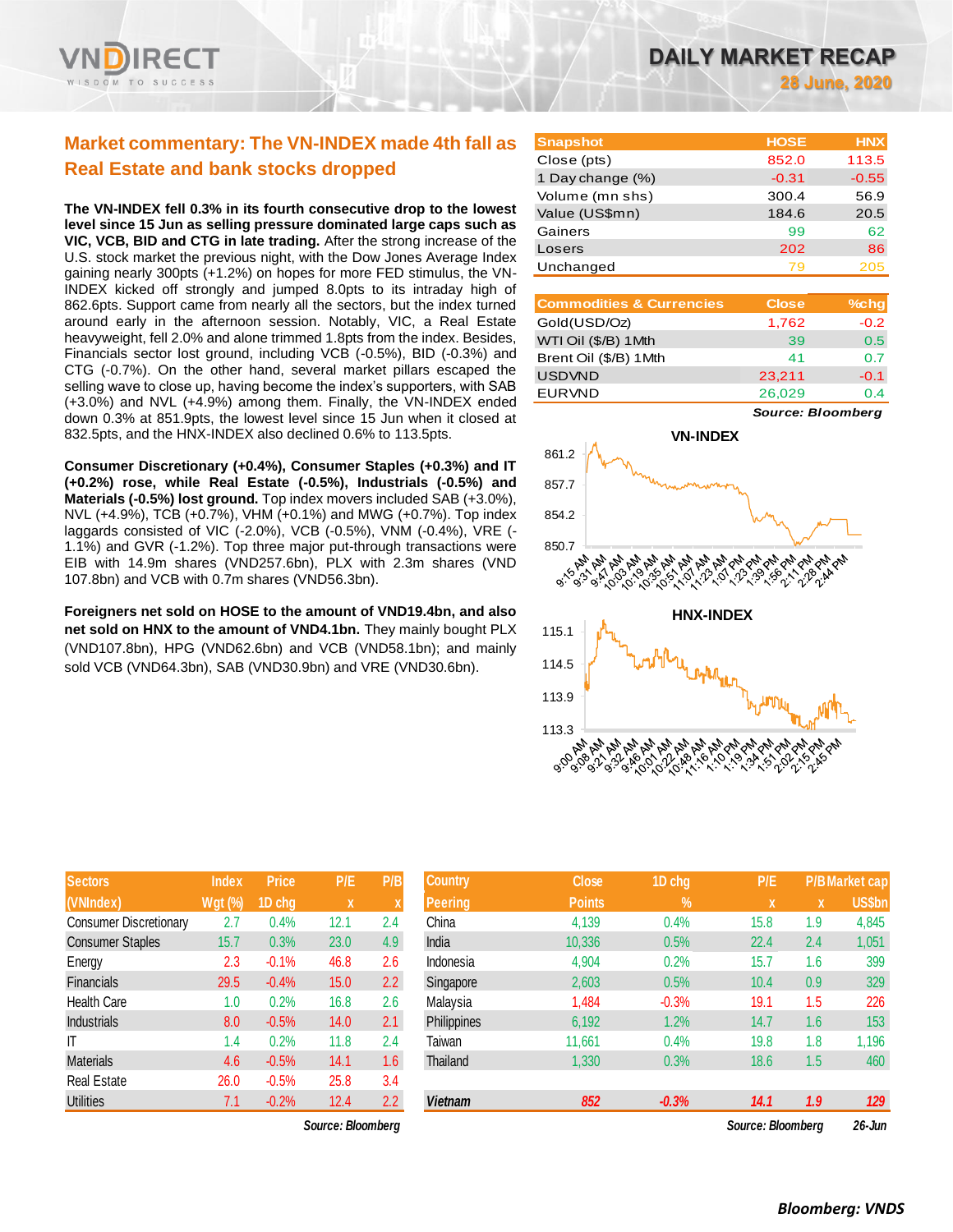

# **Market News**

# **Oil set for second weekly loss since April on U.S. virus fears**

Oil headed for just its second weekly decline since late April as a surge in coronavirus cases in the U.S. clouded the demand outlook, but the pessimism was tempered by signs Russia is determined to curb output. Futures in New York rose past US\$39 a barrel on Friday, but are still down around 1% for the week. Texas -- the center of the American oil industry -- halted its re-opening as infections jumped and Houston's intensive-care wards reached capacity. Cases across the U.S. rose by almost 40,000. Russian exports of the flagship Urals grade from its three main western ports will plunge by 40% next month, according to loading plans seen by Bloomberg. The steep reductions underscore Moscow and the OPEC+ alliance's commitment to eliminate the oil glut that's tightened the wider physical crude market. While crude has rebounded rapidly from its plunge below zero in April, the gains have slowed this month. Infections continue to surge in many parts of the world, demand still has a long way to get back to pre-virus levels and many refiners are struggling with low margins. There's also a risk that U.S. shale producers start bringing back output. *(Bloomberg)*

# **PM approves suspension of Bac Van Phong SEZ plan**

Vietnam's Prime Minister Nguyen Xuan Phuc has approved the suspension of a master plan to develop the Bac Van Phong special economic zone in Khanh Hoa Province until the National Assembly agrees to pass the law on special administrative and economic zones. His approval comes after the south-central province proposed the suspension and the ministries of Construction, Justice, Planning and Investment and Finance gave feedback on the proposal. The cabinet leader urged the provincial government to map out a zoning plan for the province in the 2021-2030 period with a vision toward 2050, in line with the 2017 Planning Law, the NA Standing Committee's Resolution 751 and other legal documents on planning. The province was also asked to make adjustments to a plan to establish the Van Phong Economic Zone with the relevant zoning plans and in accordance with the prevailing regulations. Khanh Hoa government had earlier written to the government leader proposing suspending the master plan to set up the Bac Van Phong SEZ, while waiting for the law on special administrative and economic zones to be passed. The competent agencies of the province had carried out a number of procedures to put the master plan into action. However, as the NA has yet to pass the law, the province has been unable to adopt the plan due to the lack of a legal foundation, procedural order, zoning content, appraising board and other relevant issues. After five years of adjusting the plan for the Van Phong Economic Zone until 2030, the projects in the Nam Van Phong region are under construction, with some of them being put into service. Meanwhile, regarding the Bac Van Phong region, under the plan to establish an SEZ, it is necessary to conduct in-depth research and map out a suitable zoning plan for the project. *(Vietnamnet.vn)*

# **Coverage Universe Update**

# **MBB - AGM 2020: Key takeaways – Update – ADD (+49.3%)**

# **FY20F pretax earnings guided to fall 10% yoy**

- Military Bank (MBB) guided for a 10% yoy decline in FY20F pretax profit due to headwinds from the Covid-19 outbreak. The bank disclosed that 25-30% of its loan book is affected by the pandemic. It has restructured VND7,000bn worth of loans so far following the outbreak (2.8% of end-1Q20 outstanding loans). In the remaining quarters, MBB will continue to restructure the loans of some customers. It estimates that loan restructuring and interest cut could reduce its FY20F interest income by 10%.
- Despite the earnings decline, MBB aims to maintain a flat profit vs. FY19 (equivalent to 89% of our forecast), assuming economic conditions remain stable in 3Q/4Q20F.
- MBB's FY20 targets include: 1) 8% growth in total assets; 2) 12% credit growth; and 3) maximum non-performing loan ratio of 1.9%.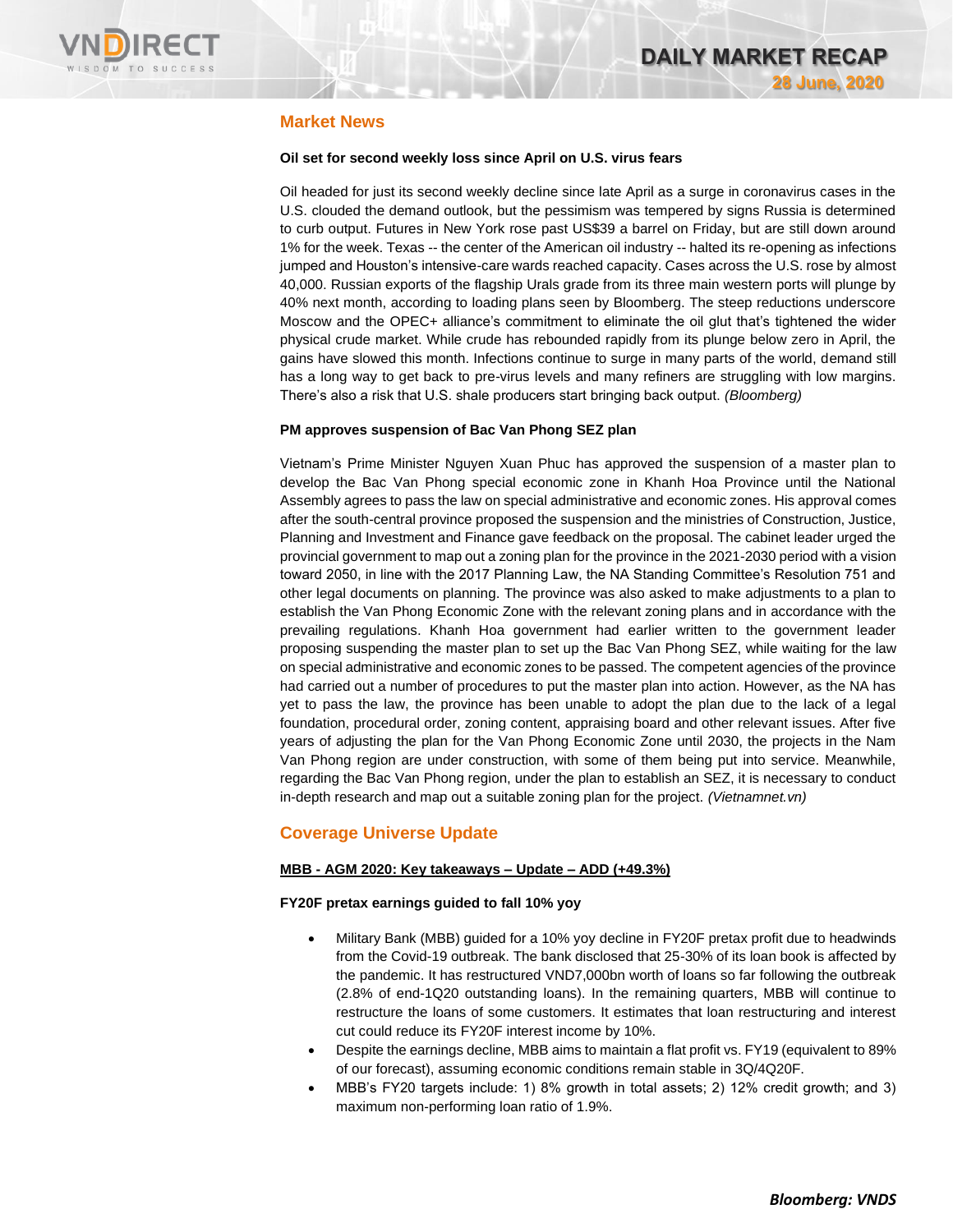

• In 5M20, the parent bank posted VND3,694bn in pretax profit (+5% yoy). Loans to small and medium enterprises and individuals were flat vs. end-FY19. MBB expects corporate customers to the main driver for FY20F loan growth.

**DAILY MARKET RECAP** 

**28 June, 2020**

# **MCredit to extend its reach via partnership with VNPost**

- MCredit MBB's consumer finance subsidiary will sign an agreement with Vietnam Post Office (VNPost) to distribute unsecured loan products via the latter's vast network. This cooperation will help MBB expand its reach to every province, even to remote areas, while saving it the costs of opening its own transaction offices.
- MCredit has adopted measures to control credit risk and operating costs, such as applying AI Scoring to automatically calculate customers' credit score; developing a debt collection system to enhance collection efficiency and save costs; and increasing operation automation.
- Historically, cash loans account around 60% of MCredit's loan book, and instalment loans account for 10%. MCredit aims to increase the proportion of instalment loans to 40-45%, and reduce cash loan exposure. This strategy will cause net interest margin to fall but will reduce credit risk, as cash loan is a high-risk high-return product.

## **15% stock dividend and 0.9% treasury share distribution in FY20F**

- MBB's shareholders approved the plan to pay 15% stock dividend for FY19F, which will be executed in 3Q or 4Q20F.
- MBB will distribute all its current treasury shares, totalling 25.6m shares, to existing shareholders. The tentative schedule is set in 4Q20F/1Q21F, with the amount of distributed shares equals to 0.9% of its outstanding shares at the time of execution.
- For FY20F, the bank plans to pay 11-15% dividend, but the detailed structure (cash dividend or stock dividend) has not yet been disclosed.
- Reiterate Add with TP of VND26,200
- We keep our Add rating and VND26,200 TP, based on equal weighting of residual income valuation (COE: 14.3%; LTG:3.0%) and 1.2x FY20F P/BV.
- Higher-than-expected credit costs are a downside risk. Stronger-than-expected fee income growth is a potential re-rating catalyst.

Read the full report[: HERE](https://nhanha-public-api.vndirect.com.vn/click/OGE0ODlmZDA3MDVhYmY5ZTAxNzA1Y2ZkYmY4YjAwMDM=/ZjIyODIwM2YzOWMxNDU1NmE0MTUyZjc0MTE4MDhiNDI=/f228203f39c14556a4152f7411808b42-MBB_AGMNote_20200624.pdf/cmVzZWFyY2hAdm5kaXJlY3QuY29tLnZu/MTk1Mzg=)

# **HPG - AGM 2020: Key takeaways – Update – ADD (+20.1%)**

### **Preliminary 1H20 net profit in line with our forecast**

- The company announced its preliminary 2Q20 net profit (NP) of c.VND2,700bn, up 31.7% yoy. As such, 1H20 accumulated net profit would have reached c.VND5,000bn, making up 50.7% of our FY20F net profit forecast.
- The agriculture segment extended its stellar performance, recording a 2Q20 NP of c.VND480bn (up 29-fold compared to 2Q19), per HPG's estimate.

### **HPG's steel sales volume to grow 30% in 2020F**

• According to HPG, it might not be able to meet its FY20F target for construction steel sales volume of 3.6m tonnes due to the Covid-19 outbreak. However, management said it is confident of at least 10% yoy growth. To offset the lower construction steel volume, HPG said it plans to boost steel billets to keep the furnaces of Dung Quat Steel Complex (DQSC) running at full capacity.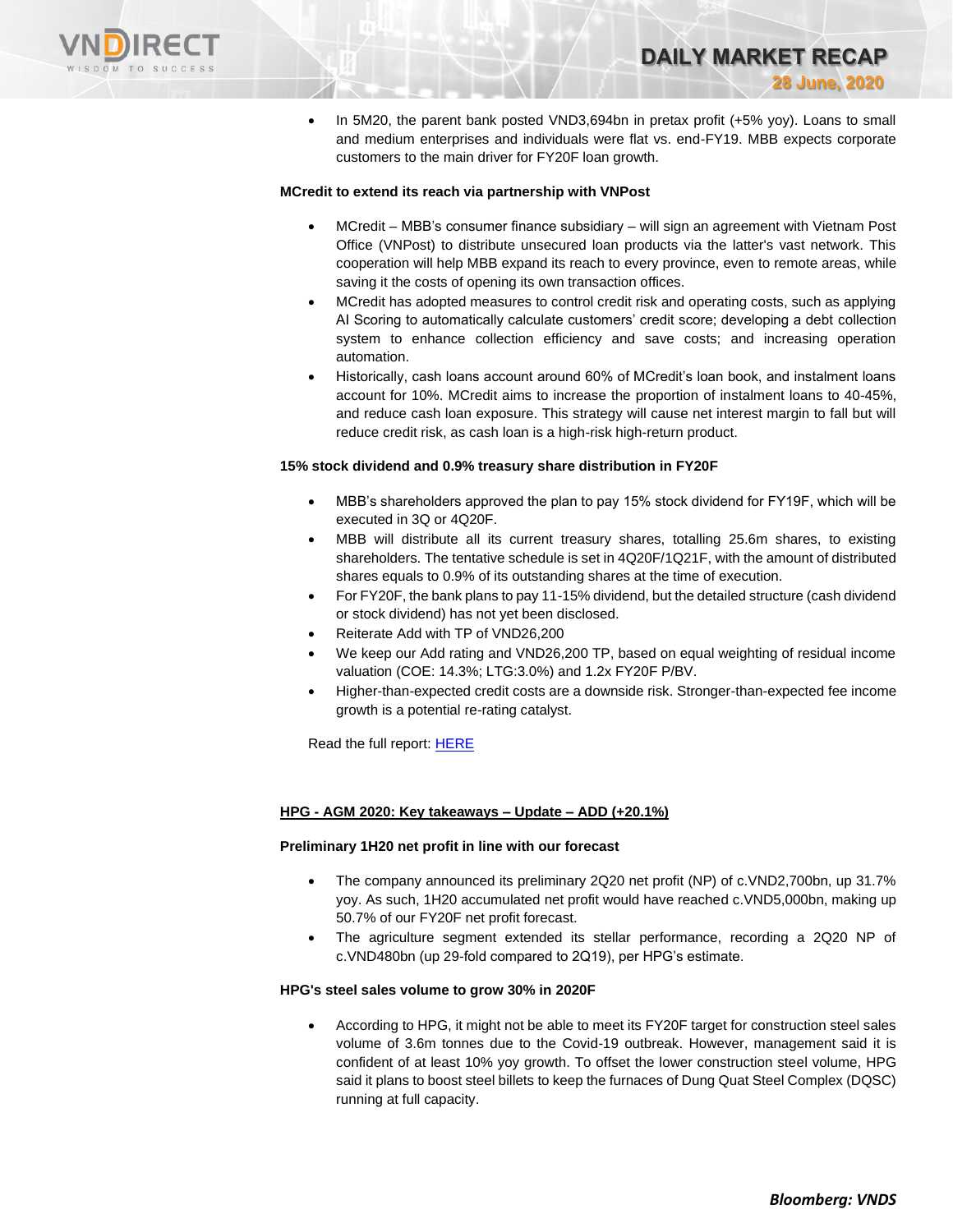

• Management also said it is maintaining its steel pipe sales volume growth target of 12-18% yoy in FY20F. This year, the company plans to invest in a new steel pipe factory in Long An province.

**DAILY MARKET RECAP** 

**28 June, 2020**

- Galvanised steel sales volume is targeted to grow by 20% yoy, with the company having already met 80% of its target in 1H20, according to HPG. We estimate FY20F galvanised steel sales volume to increase by 23.7% yoy.
- Management is confident of completing HRC plant's test run in Aug 2020 before starting commercial operations a month later.
- In total, HPG expects its FY20F total steel sale volume to reach 4.99m tonnes (+30% yoy), 5.6% lower than our forecast.

# **Total investment for the DQSC increased by 15% vs. initial plan**

- HPG's shareholders have approved the amended plan to increase the total investment for the Dung Quat Steel Complex (DQSC) to VND60,000bn from the initial plan of VND52,000bn.
- Per management, the additional capex for DQSC is mostly funding for higher-quality machinery than previous plans.

## **Dividend plans for FY19 and FY20**

- The 2020 AGM approved the FY19 cash dividend of VND500/share and stock dividend of 20%. The payment will be executed in 3Q20F.
- The FY20 dividend is expected to be 30% on par value, either in cash or shares.
- From 2020F onwards, management said it would target to pay cash dividends of VND1,000- 1,500/share, after three years of dividend suspension due to the need to fund DQSC.

## **Reiterate Add with unchanged TP of VND32,800**

• We reiterate our Add call and TP of VND32,800 based on an equal weighting of: (1) a forward P/E of 8.0x on FY20F EPS; and (2) a DCF valuation over a 10-year projection period. Risks to our Add call include: (1) slower-than-expected steel demand growth; and (2) lower-than-expected HRC plant utilisation. A potential re-rating catalyst is lower-thanexpected iron ore price.

Read the full report[: HERE](https://nhanha-public-api.vndirect.com.vn/click/OGE0ODlmZDA3MDFjZjM0OTAxNzAxZWQ4OTRkZjAwMDk=/NTViYTg3OTkyNDc3NDNiNmJmOWJjNWIxOTk4OTFiYjA=/55ba8799247743b6bf9bc5b199891bb0-HPG_Flashnote_20200626.pdf/cmVzZWFyY2hAdm5kaXJlY3QuY29tLnZu/MTk2MDM=)

# **PVT - AGM 2020: Conservative guidance as usual– Update – ADD (+32.7%)**

### **Circumspect FY20F business guidance**

PVT set FY20F revenue target of VND6,200bn (-23% yoy) and pretax profit target of VND550bn (-46% yoy). Management estimated 1H20 revenue at VND3.645bn (-13% yoy) and pretax profit at VND350bn (-32% yoy). 1H20 net profit accounted for 63% of its full-year guidance, and was in line with our expectation at 51% of our full-year forecast. We note that the company has a track record of setting conservative targets and had exceeded them in the past five years; we believe it can exceed its FY20 guidance too.

### **More clarification on ambitious capex plan in FY20F**

In 1Q20, PVT announced a capex plan of nearly VND7tr to invest in 14 vessels in FY20. However, it has not disbursed any capital in 1H20 due to the Covid-19 outbreak. Management said the company could manage to invest in 5-6 vessels in 2H20F, which might include an old very large crude carrier (VLCC) as long as the price comes back down to US\$40m level - according to Bloomberg, the price of a 10-year-old VLCC was around US\$50m-53m in 1H20. Although this presents some upside risk to our FY20F capex projection, we think the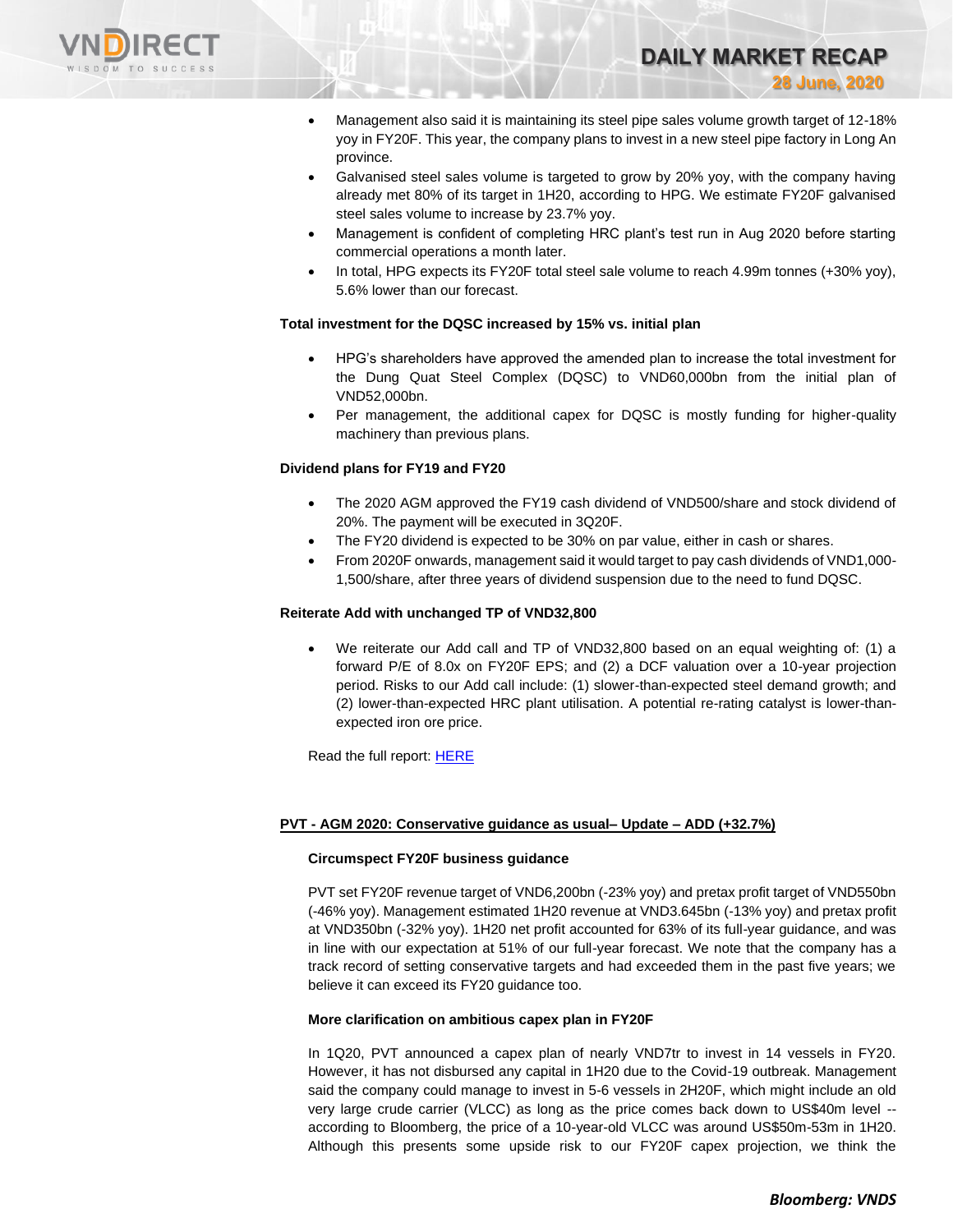

complications involved with securing in-time approval from PVT's parent company might lead to further delays to the 2H20F plan. As such, we maintain our capex projection of VND1,238bn, which is equivalent to the investment of 2-3 vessels in FY20F.

**DAILY MARKET RECAP** 

**28 June, 2020**

# **Cash dividend target of at least VND1,000 from FY20F onwards**

In addition to the 15% on par planned stock dividend, the AGM approved the proposal to pay DPS of VND400 for FY19, translating to a dividend yield of 3.7%. For FY20F onwards, management said the company would try to balance between retaining capital for investment and sustaining stable cash dividend of at least VND1,000/share.

## **Reiterate Add and TP of VND14,400**

We now expect FY19-20F DPS of VND400 (vs. no cash dividend previously), leading to slight 0.5-2.1% decreases in our FY20-22F EPS forecasts. Our TP is based on equal combination of DCF and target FY20-22F P/E of 7.7x. Higher transportation volumes for domestic refineries are a potential re-rating catalyst. Downside risks include: (1) lower-than-expected crude oil demand from Binh Son refinery and (2) further delay in the commission of new coal-based power plants.

Read the full report[: HERE](https://nhanha-public-api.vndirect.com.vn/click/OGE0ODlmZDA3MDFjZjM0OTAxNzAxZWQ4OTRkZjAwMDk=/Y2I1NDk1YWY3NjdkNGU4NDk5OGU3YTA0MWNhYThiYjU=/cb5495af767d4e84998e7a041caa8bb5-PVT_AGMNote_20200626.pdf/cmVzZWFyY2hAdm5kaXJlY3QuY29tLnZu/MTk2MjU=)

# **Notable Corporate Events**

**Vietjet Aviation Joint Stock Company (VJC VN HOSE) – Business targets for 2020F:** VJC has targeted FY20F revenue at VND36,000bn (-28.8% yoy) and profit before tax at VND100bn (-97.3% yoy), it said in a report to its upcoming AGM. By end-2020, VJC plans to operate 90 aircraft for 118,000 flights and serve 20.2m passengers. *(Ndh.vn)*

*<to be continued>*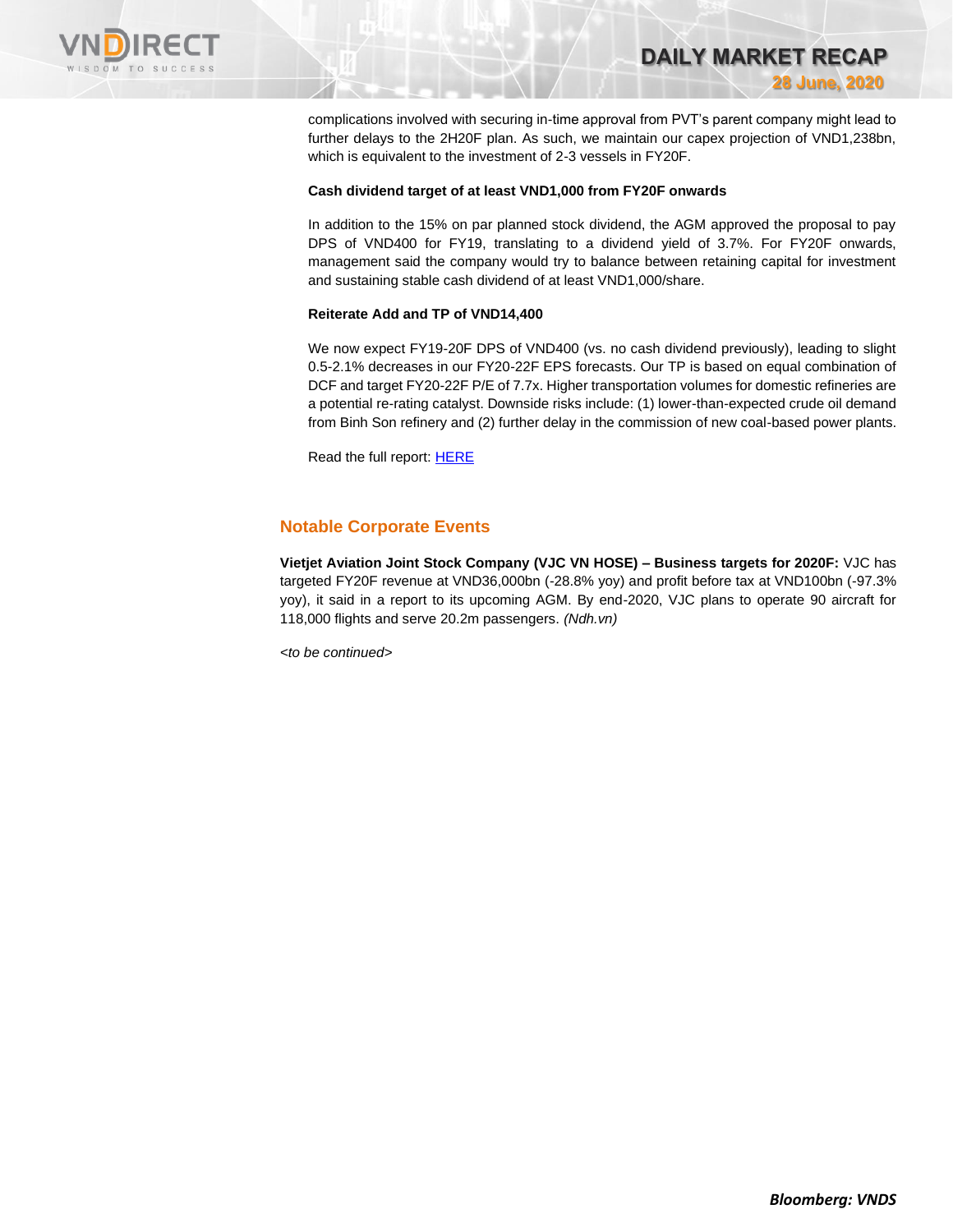# **VN RECT** WISDOM TO SUCCESS

# **DAILY MARKET RECAP 28 June, 2020**

# **COVERAGE SUMMARY**

|               |                    | <b>Adjusted target</b> |                       |               |                      |                      |
|---------------|--------------------|------------------------|-----------------------|---------------|----------------------|----------------------|
| <b>Ticker</b> | <b>Close price</b> | price                  | <b>Dividend yield</b> | <b>Upside</b> | <b>Recomendation</b> | <b>Latest report</b> |
|               |                    |                        |                       |               |                      |                      |
| PC1           | 17,300             | 17,200                 | 0.0%                  | $-0.6%$       | <b>HOLD</b>          | <b>Link</b>          |
| <b>LPB</b>    | 8,800              | 10,000                 | 0.0%                  | 13.6%         | <b>HOLD</b>          | Link                 |
| NLG           | 25,100             | 39,600                 | 2.9%                  | 60.7%         | <b>ADD</b>           | Link                 |
| <b>ACV</b>    | 61,000             | 82,900                 | 1.3%                  | 37.2%         | <b>ADD</b>           | Link                 |
| <b>DPM</b>    | 14,800             | 15,800                 | 9.1%                  | 15.8%         | ADD                  | Link                 |
| QNS           | 29,800             | 44,300                 | 2.4%                  | 51.0%         | ADD                  | Link                 |
| <b>LTG</b>    | 21,100             | 27,300                 | 9.1%                  | 38.4%         | ADD                  | Link                 |
| VCB           | 83,300             | 86,200                 | 1.2%                  | 4.7%          | <b>HOLD</b>          | $Link$               |
| MBB           | 17,350             | 26,200                 | 5.7%                  | 56.7%         | <b>ADD</b>           | Link                 |
| <b>VPB</b>    | 22,000             | 21,200                 | 0.0%                  | $-3.6%$       | <b>HOLD</b>          | Link                 |
| <b>TCM</b>    | 19,600             | 28,200                 | 2.9%                  | 46.8%         | <b>ADD</b>           | Link                 |
| <b>HPG</b>    | 27,200             | 32,800                 | 2.3%                  | 22.9%         | ADD                  | $Link$               |
| <b>PVT</b>    | 10,750             | 14,400                 | 12.2%                 | 46.1%         | ADD                  | Link                 |
| <b>STK</b>    | 16,650             | 22,400                 | 9.1%                  | 43.7%         | ADD                  | $Link$               |
| <b>PNJ</b>    | 59,600             | 78,800                 | 3.0%                  | 35.3%         | ADD                  | <b>Link</b>          |
| <b>KDH</b>    | 23,600             | 28,300                 | 2.5%                  | 22.4%         | <b>ADD</b>           | Link                 |
| <b>DCM</b>    | 9,250              | 8,900                  | 10.7%                 | 6.9%          | <b>HOLD</b>          | <b>Link</b>          |
| <b>VTP</b>    | 135,800            | 111,000                | 1.8%                  | $-16.5%$      | <b>REDUCE</b>        | Link                 |
| ACB           | 23,600             | 28,500                 | 2.9%                  | 23.7%         | <b>ADD</b>           | Link                 |
| GAS           | 72,200             | 61,800                 | 4.4%                  | $-10.0%$      | <b>HOLD</b>          | <b>Link</b>          |
| <b>PVS</b>    | 12,400             | 16,500                 | 7.9%                  | 41.0%         | ADD                  | Link                 |
| <b>PVD</b>    | 10,450             | 16,500                 | 0.0%                  | 57.9%         | <b>ADD</b>           | Link                 |
| <b>MSH</b>    | 34,200             | 51,600                 | 12.4%                 | 63.2%         | ADD                  | Link                 |
| <b>MWG</b>    | 84,200             | 139,900                | 3.4%                  | 69.6%         | ADD                  | <b>Link</b>          |
| <b>POW</b>    | 10,200             | 16,700                 | 0.0%                  | 63.7%         | ADD                  | <b>Link</b>          |
| <b>TCB</b>    | 20,350             | 27,400                 | 0.0%                  | 34.6%         | ADD                  | Link                 |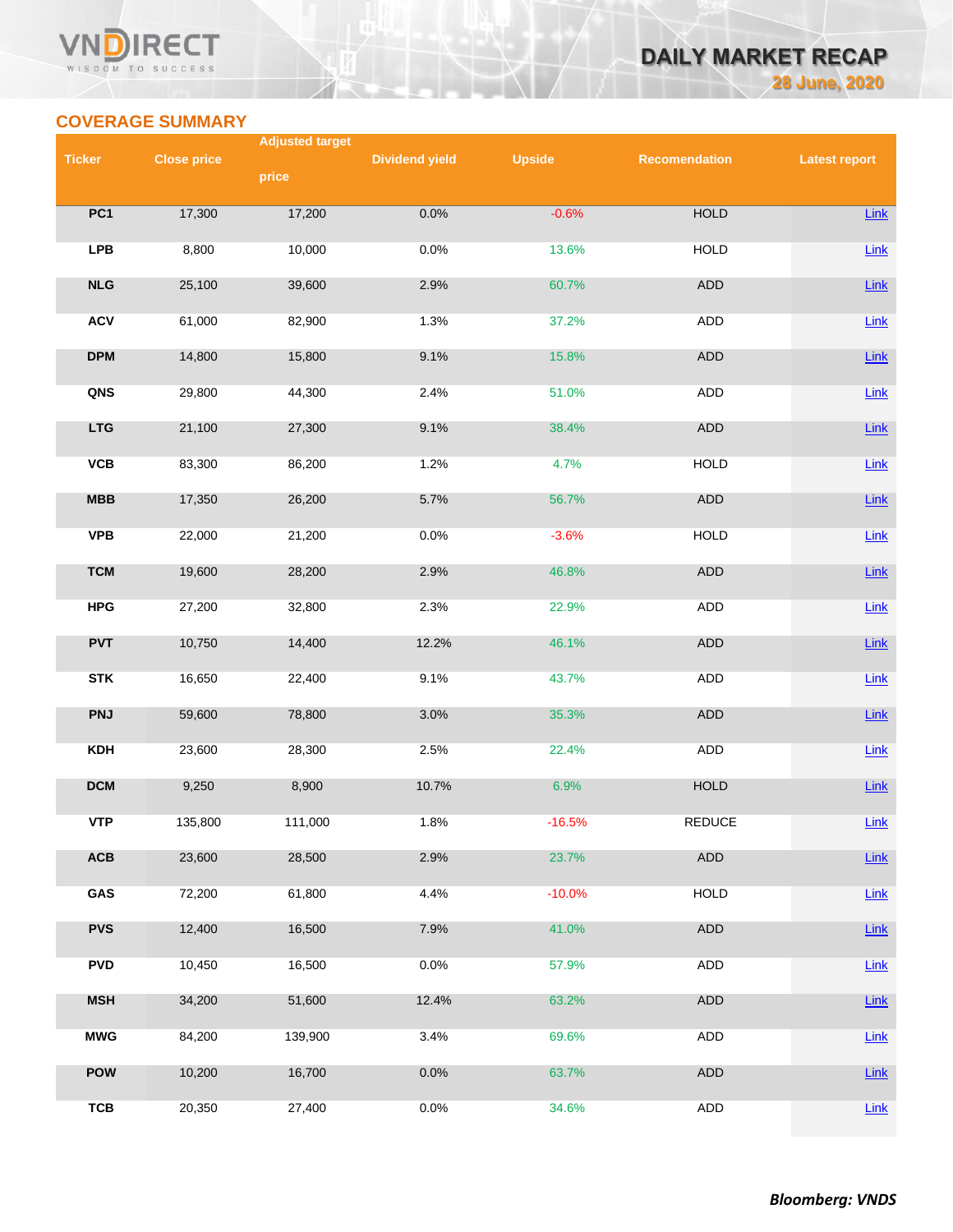

# **DAILY MARKET RECAP**

**28 June, 2020**

|               |                    | <b>Adjusted target</b> |                       |               |                      |                      |
|---------------|--------------------|------------------------|-----------------------|---------------|----------------------|----------------------|
| <b>Ticker</b> | <b>Close price</b> |                        | <b>Dividend yield</b> | <b>Upside</b> | <b>Recomendation</b> | <b>Latest report</b> |
|               |                    | price                  |                       |               |                      |                      |
|               |                    |                        |                       |               |                      |                      |
| <b>PPC</b>    | 24,400             | 27,400                 | 9.2%                  | 21.5%         | ADD                  | Link                 |
|               |                    |                        |                       |               |                      |                      |
| VIB           | 17,600             | 23,800                 | 0.0%                  | 35.2%         | ADD                  | $Link$               |
|               |                    |                        |                       |               |                      |                      |
| <b>KBC</b>    | 14,450             | 17,500                 | 0.0%                  | 21.1%         | ADD                  | $Link$               |
|               |                    |                        |                       |               |                      |                      |
| <b>VNM</b>    | 115,900            | 131,000                | 5.4%                  | 18.5%         | ADD                  | $Link$               |
|               |                    |                        |                       |               |                      |                      |
| <b>VHM</b>    | 75,600             | 104,300                | 1.5%                  | 39.5%         | ADD                  | $Link$               |
|               |                    |                        |                       |               |                      |                      |
| <b>VJC</b>    | 108,500            | 142,200                | 2.9%                  | 33.9%         | ADD                  | $Link$               |
|               |                    |                        |                       |               |                      |                      |
| <b>VHC</b>    | 36,750             | 39,700                 | 3.3%                  | 11.4%         | <b>HOLD</b>          | $Link$               |
|               |                    |                        |                       |               |                      |                      |
| <b>VRE</b>    | 26,200             | 42,600                 | 0.0%                  | 62.6%         | ADD                  | $Link$               |
|               |                    |                        |                       |               |                      |                      |
| <b>GMD</b>    | 19,600             | 29,500                 | 0.0%                  | 50.5%         | ADD                  | Link                 |
|               |                    |                        |                       |               |                      |                      |
| <b>DBC</b>    | 48,950             | 35,500                 | 1.3%                  | $-26.2%$      | <b>REDUCE</b>        | $Link$               |
|               |                    |                        |                       |               |                      |                      |
| <b>FPT</b>    | 46,850             | 64,348                 | 4.9%                  | 42.3%         | <b>ADD</b>           | <b>Link</b>          |
|               |                    |                        |                       |               |                      |                      |
| <b>MML</b>    | 49,000             | 73,700                 | 0.0%                  | 50.4%         | ADD                  | <b>Link</b>          |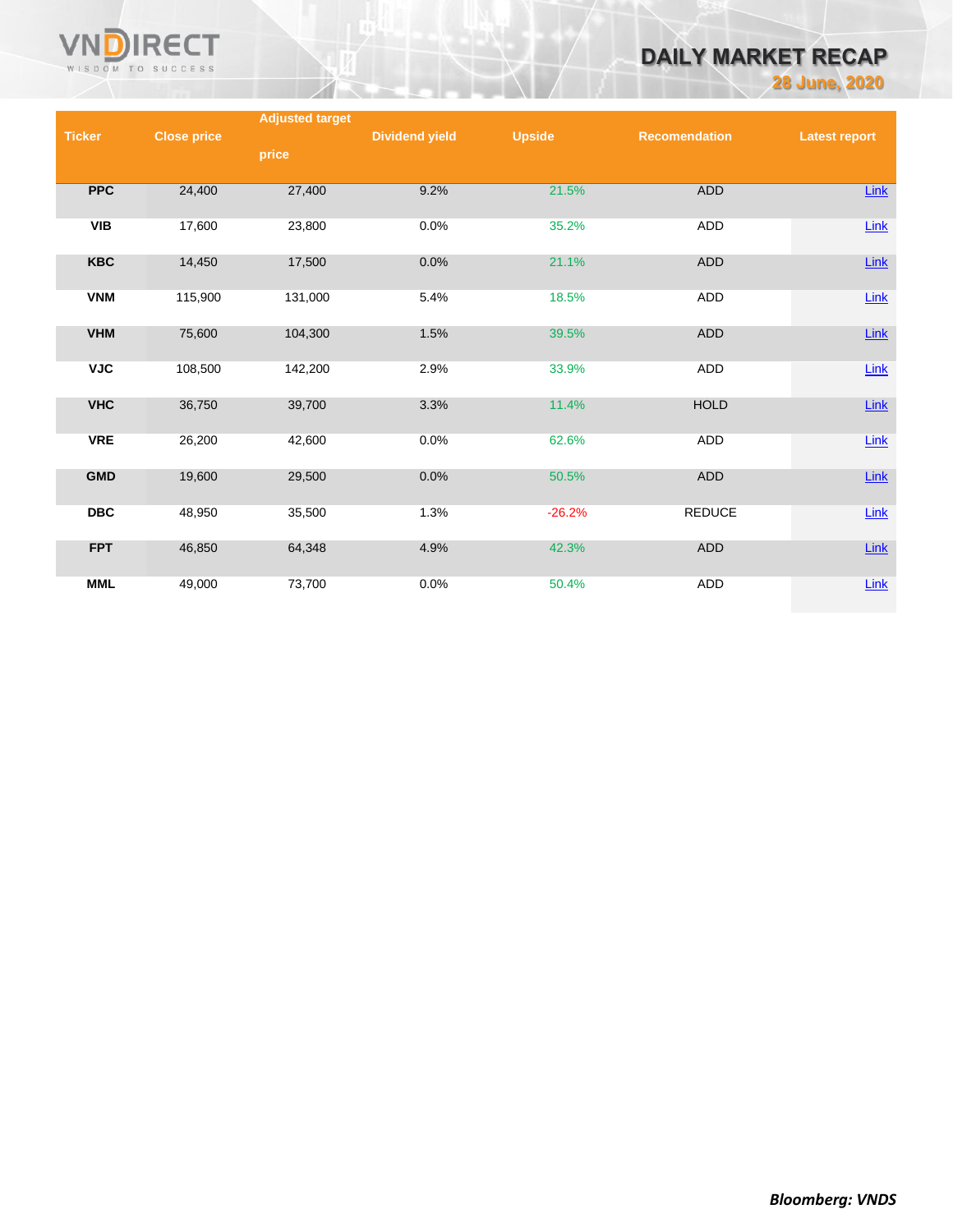# **MARKET MOVEMENTS**

WISDOM TO SUCCESS

**RECT** 

**VN** 

| <b>HOSE</b>        |              |       |      |        |              |  |  |  |  |  |
|--------------------|--------------|-------|------|--------|--------------|--|--|--|--|--|
| <b>Top gainers</b> |              |       |      |        | <b>VND</b>   |  |  |  |  |  |
| <b>Ticker</b>      | Last         | Cha   | %chq | Vol.   | <b>Index</b> |  |  |  |  |  |
|                    | <b>Price</b> |       |      |        | impact       |  |  |  |  |  |
| <b>DAT</b>         | 10,200       | 660   | 6.92 | 480    | 0.009        |  |  |  |  |  |
| <b>SVT</b>         | 20,900       | 1,350 | 6.91 | 830    | 0.004        |  |  |  |  |  |
| <b>VAF</b>         | 8.520        | 550   | 6.90 | 10     | 0.006        |  |  |  |  |  |
| <b>PSH</b>         | 21,900       | 1,400 | 6.83 | 53,780 | 0.050        |  |  |  |  |  |
| HTL                | 12,900       | 800   | 6.61 | 1,600  | 0.003        |  |  |  |  |  |

| <b>Top losers</b> |              |          |         |         | <b>VND</b>   |
|-------------------|--------------|----------|---------|---------|--------------|
| <b>Ticker</b>     | Last         | Cha      | %chq    | Vol.    | <b>Index</b> |
|                   | <b>Price</b> |          |         |         | impact       |
| <b>CLW</b>        | 23,250       | $-1,750$ | $-7.00$ | 10      | $-0.006$     |
| <b>HAI</b>        | 3,470        | $-260$   | $-6.97$ | 7.92MLN | $-0.014$     |
| <b>CIG</b>        | 2.270        | $-170$   | $-6.97$ | 16.210  | $-0.002$     |
| <b>PXI</b>        | 2,680        | $-200$   | $-6.94$ | 19,050  | $-0.002$     |
| <b>VPG</b>        | 16,100       | $-1,200$ | $-6.94$ | 8,160   | $-0.009$     |

| <b>VND</b><br><b>Top index movers</b> |              |       |      |         |              |  |  |  |  |
|---------------------------------------|--------------|-------|------|---------|--------------|--|--|--|--|
| <b>Ticker</b>                         | Last         |       | %chq | Vol.    | <b>Index</b> |  |  |  |  |
|                                       | <b>Price</b> |       |      |         | impact       |  |  |  |  |
| <b>SAB</b>                            | 164,800      | 4,800 | 3.00 | 78,810  | 0.878        |  |  |  |  |
| <b>NVL</b>                            | 62,400       | 2,900 | 4.87 | 799,730 | 0.802        |  |  |  |  |
| <b>TCB</b>                            | 20,350       | 150   | 0.74 | 668,030 | 0.150        |  |  |  |  |
| <b>VHM</b>                            | 75,600       | 100   | 0.13 | 753,970 | 0.096        |  |  |  |  |
| <b>MWG</b>                            | 84,200       | 600   | 0.72 | 449.460 | 0.078        |  |  |  |  |

| <b>VND</b><br><b>Top index laggers</b> |              |          |         |         |              |  |  |  |  |
|----------------------------------------|--------------|----------|---------|---------|--------------|--|--|--|--|
| <b>Ticker</b>                          | Last         | Cha      | %chq    | Vol.    | <b>Index</b> |  |  |  |  |
|                                        | <b>Price</b> |          |         |         | impact       |  |  |  |  |
| VIC                                    | 91,500       | $-1,900$ | $-2.03$ | 222.240 | $-1.833$     |  |  |  |  |
| <b>VCB</b>                             | 83,300       | $-400$   | $-0.48$ | 355,930 | $-0.423$     |  |  |  |  |
| <b>VNM</b>                             | 115,900      | $-500$   | $-0.43$ | 495.750 | $-0.248$     |  |  |  |  |
| <b>VRE</b>                             | 26,200       | $-300$   | $-1.13$ | 1.87MLN | $-0.199$     |  |  |  |  |
| <b>GVR</b>                             | 11,900       | $-150$   | $-1.24$ | 1.46MLN | $-0.171$     |  |  |  |  |

|               | <b>Top liquidity</b><br><b>VND</b> |        |         |                 |                        | Top liquidity |                      |        |         |                 | <b>VND</b>      |
|---------------|------------------------------------|--------|---------|-----------------|------------------------|---------------|----------------------|--------|---------|-----------------|-----------------|
| <b>Ticker</b> | Last<br><b>Price</b>               | Chg    | $%$ chg | Val.<br>(VNDbn) | <b>Index</b><br>impact | Ticker        | Last<br><b>Price</b> | Chg    | %chg    | Val.<br>(VNDbn) | Index<br>impact |
| <b>HPG</b>    | 27,200                             | $-100$ | $-0.37$ | 256             | $-0.079$               | <b>ACB</b>    | 23,600               | $-100$ | $-0.42$ | 33              | $-0.158$        |
| <b>FLC</b>    | 4.180                              | $-20$  | $-0.48$ | 149             | $-0.004$               | <b>SHS</b>    | 12,800               | $-400$ | $-3.03$ | 32              | $-0.058$        |
| <b>HSG</b>    | 12,250                             | -50    | $-0.41$ | 103             | $-0.006$               | <b>PVS</b>    | 12,400               | 0      | 0.00    | 29              | 0.000           |
| <b>HBC</b>    | 10,700                             | $-450$ | $-4.04$ | 102             | $-0.030$               | <b>HUT</b>    | 2,900                | 0      | 0.00    | 27              | 0.000           |
| <b>PLX</b>    | 45,800                             | -50    | $-0.11$ | 82              | $-0.018$               | <b>SHB</b>    | 14,000               | $-300$ | $-2.10$ | 24              | $-0.393$        |

|                                  |              | <b>HOSE</b> |         |        |              | <b>HNX</b>      |                                  |        |         |        |              |
|----------------------------------|--------------|-------------|---------|--------|--------------|-----------------|----------------------------------|--------|---------|--------|--------------|
| <b>VND</b><br><b>Top gainers</b> |              |             |         |        |              |                 | <b>VND</b><br><b>Top gainers</b> |        |         |        |              |
| Ticker                           | Last         | Chg         | $%$ chg | Vol.   | <b>Index</b> | Ticker          | Last                             | Chg    | $%$ chg | Vol.   | <b>Index</b> |
|                                  | <b>Price</b> |             |         |        | impact       |                 | <b>Price</b>                     |        |         |        | impact       |
| Dat                              | 10,200       | 660         | 6.92    | 480    | 0.009        | <b>APP</b>      | 4,400                            | 100    | 10.00   | 6,100  | 0.001        |
| <b>SVT</b>                       | 20,900       | 1,350       | 6.91    | 830    | 0.004        | <b>CVN</b>      | 12,100                           | 0      | 10.00   | 84,400 | 0.004        |
| VAF                              | 8,520        | 550         | 6.90    | 10     | 0.006        | LCS             | 2,200                            | 0      | 10.00   | 14.400 | 0.001        |
| <b>PSH</b>                       | 21,900       | 1,400       | 6.83    | 53,780 | 0.050        | LO <sub>5</sub> | 2,200                            | 200    | 10.00   | 4,500  | 0.001        |
| HTL                              | 12,900       | 800         | 6.61    | 006,   | 0.003        | SCI             | 15,400                           | $-200$ | 10.00   | 60,900 | 0.007        |
|                                  |              |             |         |        |              |                 |                                  |        |         |        |              |

| <b>Top losers</b> |              |          |         |         | <b>VND</b> | <b>Top losers</b> |              |          |         |        | <b>VND</b>   |
|-------------------|--------------|----------|---------|---------|------------|-------------------|--------------|----------|---------|--------|--------------|
| Ticker            | Last         | Chg      | $%$ chg | Vol.    | Index      | Ticker            | Last         | Chg      | $%$ chq | Vol.   | <b>Index</b> |
|                   | <b>Price</b> |          |         |         | impact     |                   | <b>Price</b> |          |         |        | impact       |
| CLW               | 23,250       | $-1.750$ | $-7.00$ | 10      | $-0.006$   | D11               | 31,700       | $-1,900$ | $-9.94$ | 11.200 | $-0.010$     |
| HAI               | 3,470        | $-260$   | $-6.97$ | 7.92MLN | $-0.014$   | <b>KSD</b>        | 5,600        | 0        | $-9.68$ | 3,300  | $-0.001$     |
| CIG               | 2,270        | $-170$   | $-6.97$ | 16.210  | $-0.002$   | SJ1               | 16,000       | 0        | $-9.60$ | 400    | $-0.013$     |
| <b>PXI</b>        | 2,680        | $-200$   | $-6.94$ | 19,050  | $-0.002$   | <b>TMC</b>        | 10,600       | 800      | $-9.40$ | 4.400  | $-0.004$     |
| VPG               | 16.100       | $-1,200$ | $-6.94$ | 8,160   | $-0.009$   | DST               | 6,900        | -400     | $-9.21$ | .29MLN | $-0.023$     |

|            | <b>Top index movers</b> |       |         |                         | <b>VND</b> | <b>Top index movers</b> |                      | <b>VND</b> |       |         |                        |
|------------|-------------------------|-------|---------|-------------------------|------------|-------------------------|----------------------|------------|-------|---------|------------------------|
| Ticker     | Last<br><b>Price</b>    | Chg   | $%$ chg | Vol.<br>Index<br>impact |            | Ticker                  | Last<br><b>Price</b> | Chg        | %chq  | Vol.    | <b>Index</b><br>impact |
| SAB        | 164.800                 | 4.800 | 3.00    | 78.810                  | 0.878      | DGC                     | 39,600               | 200. ا     | 3.13  | 498.900 | 0.093                  |
| <b>NVL</b> | 62.400                  | 2.900 | 4.87    | 799.730                 | 0.802      | OCH                     | 8,800                | 800        | 10.00 | 100     | 0.072                  |
| TCB        | 20.350                  | 150   | 0.74    | 668.030                 | 0.150      | <b>NTP</b>              | 34,000               | 1.400      | 4.29  | 17.800  | 0.058                  |
| <b>VHM</b> | 75,600                  | 100   | 0.13    | 753.970                 | 0.096      | <b>SJE</b>              | 20,700               | 1,800      | 9.52  | 100     | 0.025                  |
| <b>MWG</b> | 84,200                  | 600   | 0.72    | 449.460                 | 0.078      | DHT                     | 46,200               | 1,300      | 2.90  | 12.200  | 0.019                  |

|            | <b>Top index laggers</b> |          |         |         | <b>VND</b> | Top index laggers |              |        |         |         |              |
|------------|--------------------------|----------|---------|---------|------------|-------------------|--------------|--------|---------|---------|--------------|
| Ticker     | Last                     | Chg      | $%$ chg | Vol.    | Index      | Ticker            | Last         | Chg    | $%$ chg | Vol.    | <b>Index</b> |
|            | <b>Price</b>             |          |         |         | impact     |                   | <b>Price</b> |        |         |         | impact       |
| VIC        | 91.500                   | $-1.900$ | $-2.03$ | 222.240 | $-1.833$   | <b>SHB</b>        | 14.000       | $-300$ | $-2.10$ | .66MLN  | $-0.393$     |
| <b>VCB</b> | 83.300                   | $-400$   | $-0.48$ | 355.930 | $-0.423$   | <b>ACB</b>        | 23,600       | $-100$ | $-0.42$ | 1.40MLN | $-0.158$     |
| VNM        | 115.900                  | $-500$   | $-0.43$ | 495.750 | $-0.248$   | <b>NVB</b>        | 8,600        | $-200$ | $-2.27$ | 2.28MLN | $-0.078$     |
| <b>VRE</b> | 26,200                   | $-300$   | $-1.13$ | 1.87MLN | $-0.199$   | <b>SHS</b>        | 12,800       | $-400$ | $-3.03$ | 2.46MLN | $-0.058$     |
| GVR        | 11,900                   | $-150$   | $-1.24$ | .46MLN  | $-0.171$   | CEO               | 8,100        | $-400$ | $-4.71$ | .08MLN  | $-0.057$     |

| <b>Top liquidity</b> |              |        |         |         | <b>VND</b> | <b>Top liquidity</b> |              |        |         |                   | <b>VND</b>   |
|----------------------|--------------|--------|---------|---------|------------|----------------------|--------------|--------|---------|-------------------|--------------|
| Ticker               | Last         | Chg    | $%$ chg | Val.    | Index      | Ticker               | Last         | Chg    | $%$ chg | Val.              | <b>Index</b> |
|                      | <b>Price</b> |        |         | (VNDbn) | impact     |                      | <b>Price</b> |        |         | (VNDbn)           | impact       |
| HPG                  | 27,200       | $-100$ | $-0.37$ | 256     | $-0.079$   | <b>ACB</b>           | 23,600       | $-100$ | $-0.42$ | 33                | $-0.158$     |
| <b>FLC</b>           | 4,180        | $-20$  | $-0.48$ | 149     | $-0.004$   | <b>SHS</b>           | 12,800       | $-400$ | $-3.03$ | 32                | $-0.058$     |
| <b>HSG</b>           | 12,250       | $-50$  | $-0.41$ | 103     | $-0.006$   | <b>PVS</b>           | 12,400       | 0      | 0.00    | 29                | 0.000        |
| <b>HBC</b>           | 10.700       | $-450$ | $-4.04$ | 102     | $-0.030$   | <b>HUT</b>           | 2,900        | 0      | 0.00    | 27                | 0.000        |
| <b>PLX</b>           | 45,800       | -50    | $-0.11$ | 82      | $-0.018$   | <b>SHB</b>           | 14,000       | $-300$ | $-2.10$ | 24                | $-0.393$     |
|                      |              |        |         |         |            |                      |              |        |         | Source: Bloomberg |              |

*Source: Bloomberg*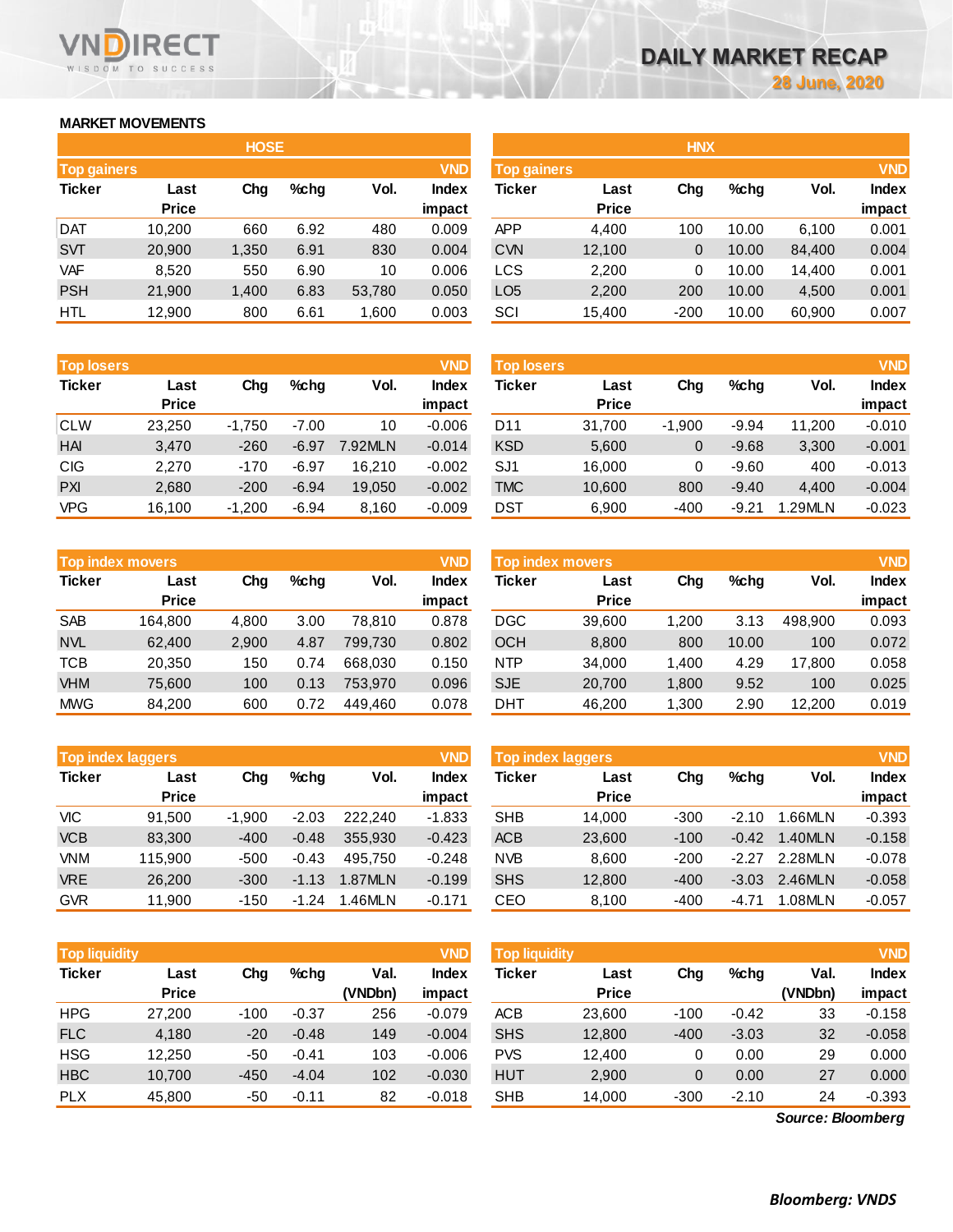

# **FOREIGN ACTIVITIES**

| Volume (Mn'shs)       | <b>HOSE</b> | <b>HNX</b> | Value (VND'bn)        | <b>HOSE</b> | <b>HNX</b> |
|-----------------------|-------------|------------|-----------------------|-------------|------------|
| <b>BUY</b>            | 12.5        | 0.2        | <b>BUY</b>            | 438.6       | 0.8        |
| % of market           | 4.3%        | $0.3\%$    | % of market           | 11.4%       | $0.2\%$    |
| <b>SELL</b>           | 20.1        | 0.6        | <b>SELL</b>           | 457.9       | 4.9        |
| % of market           | 6.9%        | $1.1\%$    | % of market           | 11.9%       | $1.0\%$    |
| <b>NET BUY (SELL)</b> | (7.5)       | (0.5)      | <b>NET BUY (SELL)</b> | (19.4)      | (4.1)      |

*Source: HSX, HNX*





| <b>YTD ACCUMULATION</b> |             |            |                       |             |                               |
|-------------------------|-------------|------------|-----------------------|-------------|-------------------------------|
| <b>Volume (MIn'shs)</b> | <b>HOSE</b> | <b>HNX</b> | <b>Value (VND'bn)</b> | <b>HOSE</b> | <b>HNX</b>                    |
| <b>BUY</b>              | 2,273.8     | 61.4       | <b>BUY</b>            | 88,868.6    | 684.0                         |
| % of market             | 6.8%        | $0.9\%$    | % of market           | 15.6%       | 0.4%                          |
| <b>SELL</b>             | 2,984.8     | 274.9      | <b>SELL</b>           | 90,486.4    | 2,704.8                       |
| % of market             | $9.0\%$     | 4.2%       | % of market           | 15.9%       | 1.6%                          |
| <b>NET BUY (SELL)</b>   | (711.0)     | (213.5)    | <b>NET BUY (SELL)</b> | (1,618)     | (2,020.8)<br>Source: HSX, HNX |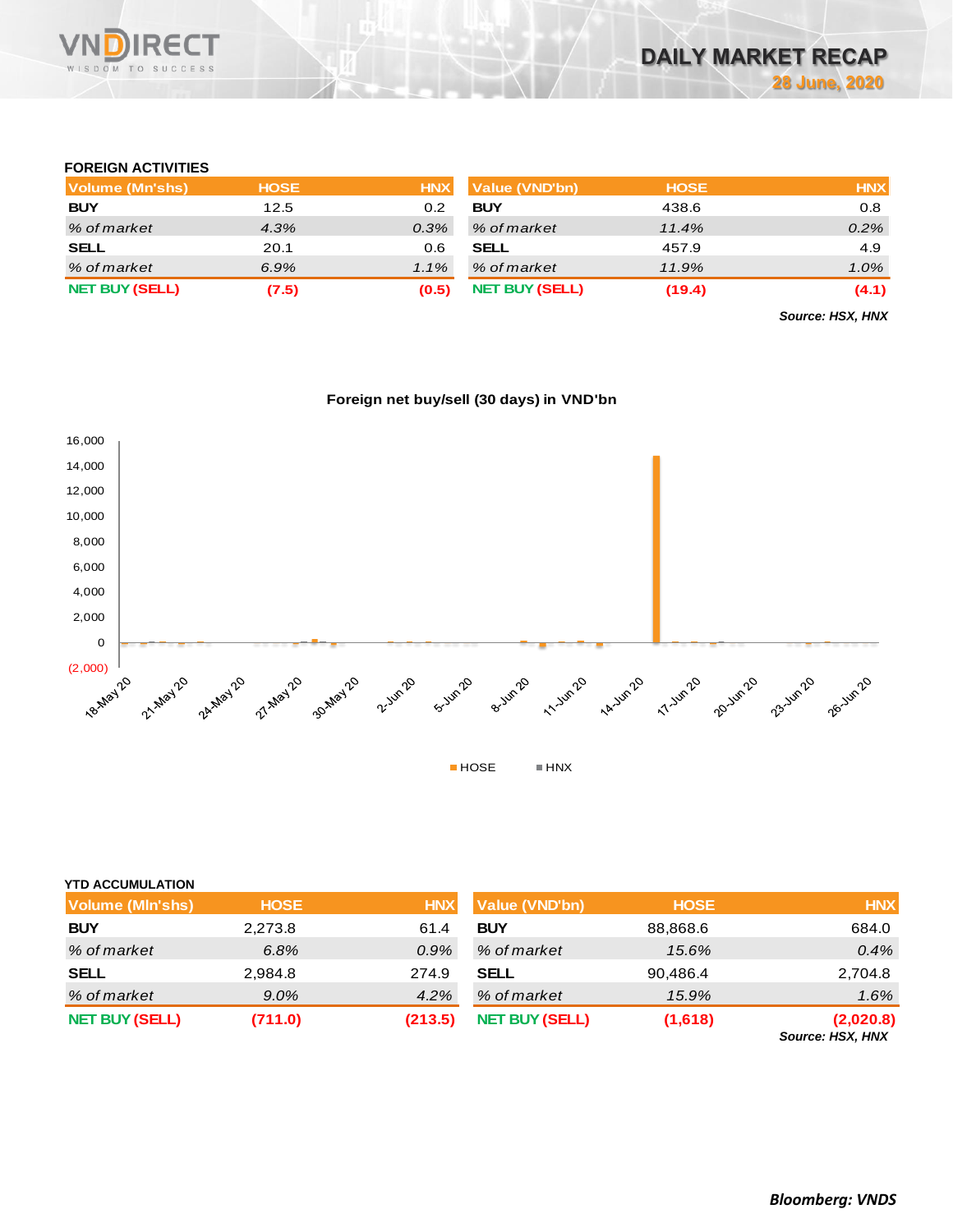# **FOREIGN ACTIVITIES**

WISDOM TO SUCCESS

RECT

|               |                                                 | <b>HOSE</b> |         |       |                 | <b>HNX</b>                                     |               |          |         |       |                 |  |
|---------------|-------------------------------------------------|-------------|---------|-------|-----------------|------------------------------------------------|---------------|----------|---------|-------|-----------------|--|
|               | Top buy by foreigners (value)                   |             |         |       | <b>VND'bn</b>   | <b>VND'bn</b><br>Top buy by foreigners (value) |               |          |         |       |                 |  |
| <b>Ticker</b> | Chg<br>$%$ chg<br>Value<br>Last<br><b>Price</b> |             |         |       | Index<br>impact | <b>Ticker</b>                                  | Last<br>Price | Chg      | %chg    | Value | Index<br>impact |  |
| <b>PLX</b>    | 45,800                                          | $-50$       | $-0.11$ | 107.8 | $-0.018$        | <b>BVS</b>                                     | 10,100        | $-100$   | $-0.98$ | 0.1   | 0.000           |  |
| <b>HPG</b>    | 27,200                                          | $-100$      | $-0.37$ | 62.2  | $-0.079$        | <b>VCG</b>                                     | 28,100        | 0        | 0.00    | 0.1   | 0.000           |  |
| <b>VCB</b>    | 83,300                                          | $-400$      | $-0.48$ | 58.1  | $-0.423$        | <b>SHB</b>                                     | 14,000        | $-300$   | $-2.10$ | 0.1   | 0.000           |  |
| <b>SAB</b>    | 164.800                                         | 4,800       | 3.00    | 36.2  | 0.878           | <b>ACM</b>                                     | 700           | $\theta$ | 0.00    | 0.1   | 0.000           |  |
| <b>VHM</b>    | 75,600                                          | 100         | 0.13    | 21.2  | 0.096           | <b>VCS</b>                                     | 62,600        | $-300$   | $-0.48$ | 0.1   | 0.000           |  |

|               | Top sell by foreigners (value) |        |         |       | <b>VND'bn</b>   | Top sell by foreigners (value) |                      | <b>VND'bn</b> |         |       |                 |
|---------------|--------------------------------|--------|---------|-------|-----------------|--------------------------------|----------------------|---------------|---------|-------|-----------------|
| <b>Ticker</b> | Last<br><b>Price</b>           | Chg    | %chg    | Value | Index<br>impact | Ticker                         | Last<br><b>Price</b> | Chg           | %chg    | Value | Index<br>impact |
| <b>VCB</b>    | 83.300                         | $-400$ | $-0.48$ | 64.3  | $-0.423$        | <b>PVS</b>                     | 12.400               | 0             | 0.00    | 1.5   | 0.000           |
| <b>SAB</b>    | 164.800                        | 4,800  | 3.00    | 30.9  | 0.878           | <b>SHS</b>                     | 12,800               | $-400$        | $-3.03$ | 1.3   | 0.000           |
| <b>VRE</b>    | 26.200                         | $-300$ | $-1.13$ | 30.6  | $-0.199$        | VIХ                            | 7.900                | $-300$        | $-3.66$ | 0.6   | 0.000           |
| <b>VNM</b>    | 115.900                        | $-500$ | $-0.43$ | 29.1  | $-0.248$        | <b>PVL</b>                     | 1.400                | 0             | 0.00    | 0.2   | 0.000           |
| CII           | 18,800                         | 100    | 0.53    | 25.8  | 0.008           | SD <sub>5</sub>                | 4.700                | $-100$        | $-2.08$ | 0.2   | 0.000           |

|               | Top net buy by foreigners (value) |        |         |       | <b>VND'bn</b>          | Top net buy by foreigners (value) |                      | <b>VND'bn</b> |         |       |                 |
|---------------|-----------------------------------|--------|---------|-------|------------------------|-----------------------------------|----------------------|---------------|---------|-------|-----------------|
| <b>Ticker</b> | Last<br><b>Price</b>              | Chg    | %chg    | Value | <b>Index</b><br>impact | Ticker                            | Last<br><b>Price</b> | Chg           | %chg    | Value | Index<br>impact |
| <b>PLX</b>    | 45.800                            | -50    | $-0.11$ | 106.7 | $-0.018$               | <b>VCG</b>                        | 28.100               | 0             | 0.00    | 0.1   | 0.000           |
| <b>HPG</b>    | 27,200                            | $-100$ | $-0.37$ | 44.9  | $-0.079$               | <b>ACM</b>                        | 700                  | 0             | 0.00    | 0.1   | 0.000           |
| <b>GEX</b>    | 17.250                            | 300    | 1.77    | 19.8  | 0.042                  | <b>VCS</b>                        | 62,600               | $-300$        | $-0.48$ | 0.1   | 0.000           |
| <b>VHM</b>    | 75.600                            | 100    | 0.13    | 18.8  | 0.096                  | <b>MAS</b>                        | 35,000               | $-400$        | $-1.13$ | 0.1   | 0.000           |
| KDC           | 29.000                            | $-500$ | $-1.69$ | 17.9  | $-0.037$               | <b>SHB</b>                        | 14.000               | $-300$        | $-2.10$ | 0.0   | 0.000           |

|               | Top net sell by foreigners (value) |        |         |         | <b>VND'bn</b>   | Top net sell by foreigners (value) |                      |        |         |         | <b>VND'bn</b>   |
|---------------|------------------------------------|--------|---------|---------|-----------------|------------------------------------|----------------------|--------|---------|---------|-----------------|
| <b>Ticker</b> | Last<br><b>Price</b>               | Chg    | %chg    | Value   | Index<br>impact | Ticker                             | Last<br><b>Price</b> | Chg    | %chg    | Value   | Index<br>impact |
| <b>VRE</b>    | 26.200                             | $-300$ | $-1.13$ | $-29.2$ | $-0.199$        | <b>PVS</b>                         | 12.400               | 0      | 0.00    | $-1.53$ | 0.000           |
| CII           | 18,800                             | 100    | 0.53    | $-25.8$ | 0.008           | <b>SHS</b>                         | 12,800               | $-400$ | $-3.03$ | $-1.30$ | 0.000           |
| <b>VNM</b>    | 115.900                            | $-500$ | $-0.43$ | $-23.2$ | $-0.248$        | VIХ                                | 7.900                | $-300$ | $-3.66$ | $-0.61$ | 0.000           |
| <b>HBC</b>    | 10.700                             | $-450$ | $-4.04$ | $-18.0$ | $-0.030$        | <b>PVL</b>                         | 1.400                | 0      | 0.00    | $-0.21$ | 0.000           |
| <b>CTG</b>    | 22,550                             | $-150$ | $-0.66$ | $-11.4$ | $-0.159$        | SD <sub>5</sub>                    | 4,700                | $-100$ | $-2.08$ | $-0.18$ | 0.000           |

*26-Jun-20*

*Source: Bloomberg, HOSE, HNX*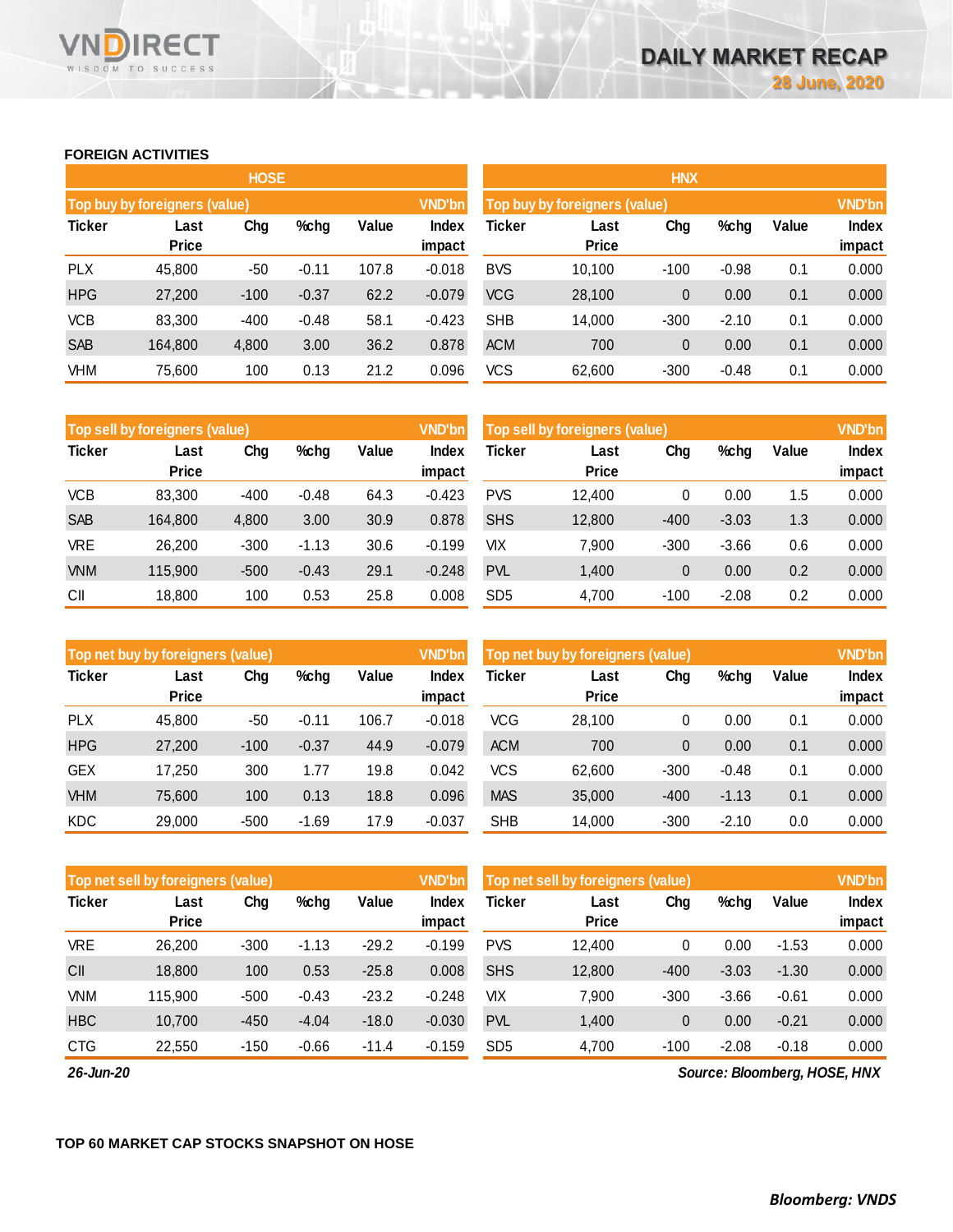# VNĒ

# **DAILY MARKET RECAP**

|                        | WISDOM TO SUCCESS |                  |                  |                   |                  | DAILY MARKET RECAP |                                 |              |                            |                          |                           |              |                      |
|------------------------|-------------------|------------------|------------------|-------------------|------------------|--------------------|---------------------------------|--------------|----------------------------|--------------------------|---------------------------|--------------|----------------------|
|                        |                   |                  |                  |                   |                  |                    |                                 |              |                            |                          |                           |              | <b>28 June, 2020</b> |
|                        |                   |                  |                  |                   |                  |                    |                                 |              |                            |                          |                           |              |                      |
| No. Ticker             | <b>Price</b>      |                  | Price change (%) |                   |                  |                    | Mkt. Cap Outs. Vol. Float ratio |              | Avail. Fil Ave. daily vol. | P/E                      | P/B                       | <b>ROE</b>   | <b>ROA</b>           |
|                        | <b>VND</b>        | 1 <sub>M</sub>   | 3M               | 6M                | <b>US\$mln</b>   | <b>MIn'shs</b>     | %                               |              | $% (30 days-shs)$          | $\pmb{\times}$           | $\boldsymbol{\mathsf{x}}$ | %            | $\%$                 |
| 1 VIC VM<br>2 VCB VM   | 91,500<br>83,300  | $-5.6$<br>1.0    | 11.9<br>31.8     | $-20.7$<br>$-6.8$ | 13,334<br>13,310 | 3,382<br>3,709     | 23.2<br>25.2                    | 22.8<br>6.2  | 508,212<br>964,383         | 43.7<br>17.2             | 3.8<br>3.6                | 10.6<br>22.8 | 1.9<br>1.6           |
| 3 VHM VM               | 75,600            | $-1.0$           | 23.9             | $-10.2$           | 10,714           | 3,290              | 23.4                            | 28.9         | 2,897,100                  | 9.7                      | 4.0                       | 47.9         | 15.7                 |
| 4 VNM VM               | 115,900           | $-1.4$           | 23.3             | $-0.9$            | 8,695            | 1,741              | 81.8                            | 41.2         | 1,192,530                  | 21.3                     | 6.7                       | 32.5         | 25.0                 |
| 5 BID VM               | 39,900            | $-5.0$           | 19.8             | $-9.7$            | 6,914            | 4,022              | 19.0                            | 12.3         | 1,449,145                  | 18.6                     | 2.1                       | 12.0         | 0.6                  |
| 6 GAS VM               | 72,200            | $-3.6$           | 23.0             | $-24.9$           | 5,954            | 1,914              | 4.2                             | 45.7         | 668,782                    | 12.4                     | 2.7                       | 23.6         | 17.6                 |
| 7 SAB VM               | 164,800           | $-6.0$           | 31.8             | $-29.4$           | 4,553            | 641                | 10.4                            | 36.7         | 69,680                     | 24.5                     | 6.1                       | 27.2         | 19.2                 |
| 8 CTG VM               | 22,550            | $-2.6$           | 19.9             | 9.5               | 3,617            | 3,723              | 35.5                            | 0.1          | 6,171,505                  | 9.0                      | 1.1                       | 12.6         | 0.8                  |
| 9 HPG VM               | 27,200            | $-4.2$           | 60.5             | 18.3              | 3,236            | 2,761              | 52.9                            | 13.1         | 13,130,040                 | 9.8                      | 1.5                       | 17.4         | 8.3                  |
| 10 TCB VM              | 20,350            | $-3.8$           | 26.4             | $-11.7$           | 3,069            | 3,500              | 79.6                            | 0.0          | 2,177,120                  | 6.8                      | 1.1                       | 17.7         | 2.9                  |
| 11 MSN VM              | 56,400            | $-9.8$           | 15.1<br>20.5     | $-1.1$<br>9.7     | 2,840            | 1,169              | 36.4                            | 10.1         | 1,592,273                  | 14.2                     | 1.6                       | 12.7<br>16.3 | 5.4                  |
| 12 NVL VM<br>13 VRE VM | 62,400<br>26,200  | 16.9<br>$-1.1$   | 31.0             | $-21.3$           | 2,606<br>2,565   | 970<br>2,272       | 28.9<br>39.7                    | 32.3<br>18.2 | 1,176,111<br>3,671,736     | 17.4<br>21.4             | 2.7<br>2.2                | 10.3         | 4.3<br>7.7           |
| 14 VJC VM              | 108,500           | $-4.0$           | 11.9             | $-24.5$           | 2,449            | 524                | 46.2                            | 11.8         | 464,489                    | 15.3                     | 3.8                       | 26.3         | 8.7                  |
| 15 PLX VM              | 45,800            | $-2.3$           | 16.1             | $-18.1$           | 2,350            | 1,191              | 8.9                             | 6.4          | 1,100,855                  | 52.7                     | 2.9                       | 5.7          | 2.0                  |
| 16 VPB VM              | 22,000            | $-8.9$           | 12.2             | 11.7              | 2,311            | 2,438              | 73.3                            | 0.0          | 5,205,069                  | 5.9                      | 1.2                       | 22.7         | 2.6                  |
| 17 GVR VM              | 11,900            | $-9.2$           | 39.2             | <b>N/A</b>        | 2,051            | 4,000              | 100.0                           | 12.4         | 1,965,173                  | 14.5                     | 1.0                       | 7.1          | 4.2                  |
| 18 MBB VM              | 17,350            | $-1.4$           | 15.3             | $-16.8$           | 1,803            | 2,411              | 74.6                            | 0.0          | 6,899,195                  | 5.1                      | 1.0                       | 20.1         | 1.9                  |
| 19 MWG VM              | 84,200            | $-2.7$           | 23.8             | $-25.7$           | 1,643            | 453                | 89.1                            | 0.0          | 1,241,293                  | 9.6                      | 2.9                       | 33.6         | 11.7                 |
| 20 HVN VM              | 26,300            | $-3.8$           | 35.9             | $-22.4$           | 1,607            | 1,418              | 3.9                             | 20.7         | 1,283,416                  | 15.9                     | 2.1                       | 12.9         | 3.0                  |
| 21 FPT VM              | 46,850            | $-4.0$           | 21.9             | $-6.1$            | 1,582            | 784                | 75.4                            | 0.0          | 1,684,897                  | 11.2                     | 2.5                       | 23.4         | 10.3                 |
| 22 BVHVM               | 47,500            | $-8.7$           | 20.3             | $-30.1$           | 1,519            | 742                | 31.9                            | 20.7         | 1,006,845                  | 36.4                     | 1.8                       | 5.3          | 0.7                  |
| 23 HDB VM              | 25,350            | 4.1              | 29.3             | $-4.3$            | 1,055            | 966                | 71.7                            | 9.1          | 1,029,731                  | 6.9                      | 1.3                       | 20.8         | 1.6                  |
| 24 POW VM              | 10,200            | $-3.8$           | 34.2             | $-16.7$           | 1,029            | 2,342              | 87.9                            | 37.5         | 5,268,548                  | 9.9                      | 0.9                       | 9.4          | 4.4                  |
| 25 EIB VM              | 17,750            | 5.0              | 15.3             | 3.8               | 940              | 1,229              | 94.0                            | 0.0          | 302,655                    | 22.9                     | 1.4                       | 6.1          | 0.6                  |
| 26 STB VM<br>27 TPB VM | 11,300<br>21,150  | 8.7<br>0.2       | 29.9<br>3.2      | 11.9<br>0.0       | 878<br>744       | 1,804<br>817       | 96.2<br>53.3                    | 14.8<br>0.0  | 16,176,000<br>153,999      | 8.5<br>5.5               | 0.7<br>1.3                | 9.0<br>25.6  | 0.5<br>2.0           |
| 28 HNG VM              | 15,300            | 6.3              | 25.4             | 8.1               | 731              | 1,109              | 18.8                            | 48.7         | 897,476                    | <b>N/A</b>               | 1.8                       | $-23.3$      | $-8.5$               |
| 29 PNJ VM              | 59,600            | $-7.2$           | 10.8             | $-30.4$           | 578              | 225                | 69.3                            | 0.0          | 834,187                    | 11.4                     | 2.7                       | 26.0         | 16.1                 |
| 30 KDH VM              | 23,600            | 7.0              | 22.0             | $-12.1$           | 533              | 525                | 79.8                            | 5.0          | 727,405                    | 13.3                     | 1.7                       | 13.1         | 8.4                  |
| 31 BHN VM              | 53,300            | $-4.8$           | 2.7              | $-31.0$           | 532              | 232                | 0.9                             | 31.5         | 7,511                      | 33.4                     | 2.8                       | 8.4          | 4.8                  |
| 32 DHG VM              | 91,100            | $-2.0$           | 10.4             | $-1.0$            | 513              | 131                | 5.2                             | 45.5         | 19,191                     | 18.1                     | 3.4                       | 20.2         | 16.1                 |
| 33 REE VM              | 31,200            | $-4.0$           | 10.1             | $-12.1$           | 417              | 310                | 57.8                            | 0.0          | 583,584                    | 6.3                      | 1.0                       | 16.0         | 8.2                  |
| 34 SSIVM               | 15,500            | 1.0              | 38.8             | $-1.5$            | 401              | 601                | 83.3                            | 49.7         | 5,709,736                  | 12.7                     | 1.0                       | 7.8          | 2.7                  |
| 35 PDR VM              | 24,300            | $-2.2$           | 9.4              | 7.7               | 388              | 370                | 37.2                            | 47.9         | 712,064                    | 10.3                     | 2.2                       | 23.0         | 7.5                  |
| 36 SBT VM              | 14,550            | $-3.0$           | 14.6             | $-21.4$           | 368              | 587                | 18.4                            | 94.3         | 2,441,486                  | 85.2                     | 1.2                       | 1.5          | 0.6                  |
| 37 VGC VM              | 18,900            | $-0.3$           | 34.0             | 4.4               | 365              | 448                | 12.3                            | 39.0         | 403,394                    | 13.0                     | 1.3                       | 10.1         | 3.5                  |
| 38 LGC VM<br>39 GEX VM | 42,500<br>17,250  | $-5.6$<br>$-3.9$ | $-3.4$<br>23.2   | 0.5<br>$-11.1$    | 353<br>349       | 193<br>470         | 0.6<br>83.9                     | 4.0<br>34.2  | 3,617<br>2,508,451         | 23.7<br>13.0             | 2.7                       | 12.0<br>10.6 | 3.2<br>3.3           |
| 40 PPC VM              | 24,400            | $-2.4$           | 14.0             | $-9.3$            | 337              | 321                | 24.6                            | 32.6         | 203,742                    | 6.8                      | 1.3<br>1.3                | 19.3         | 16.7                 |
| 41 TCH VM              | 21,700            | $-7.7$           | 26.5             | 30.4              | 330              | 353                | 50.0                            | 44.8         | 2,446,128                  | 11.7                     | 1.7                       | 14.5         | 8.4                  |
| 42 PHR VM              | 51,000            | $-0.6$           | 35.5             | 25.8              | 298              | 135                | 32.8                            | 38.5         | 1,555,267                  | 13.1                     | 2.6                       | 18.8         | 10.2                 |
| 43 KBC VM              | 14,450            | 1.4              | 30.2             | $-6.2$            | 292              | 470                | 71.0                            | 27.9         | 3,615,506                  | 7.7                      | 0.7                       | 9.5          | 5.0                  |
| 44 VPIVM               | 42,200            | 0.5              | 2.8              | 1.8               | 291              | 160                | 100.0                           | 45.4         | 597,245                    | 13.3                     | 2.7                       | 21.4         | 6.5                  |
| 45 VHC VM              | 36,750            | 4.3              | 59.8             | $-6.8$            | 288              | 182                | 50.1                            | 66.9         | 716,103                    | 5.6                      | 1.3                       | 21.7         | 16.1                 |
| 46 NT2 VM              | 21,900            | 2.3              | 31.5             | 0.9               | 272              | 288                | 32.3                            | 31.0         | 389,262                    | 8.6                      | $1.5$                     | 18.1         | 9.3                  |
| 47 NLG VM              | 25,100            | 6.4              | 22.4             | $-8.1$            | 270              | 250                | 59.0                            | 0.9          | 1,312,699                  | 7.2                      | 1.2                       | 17.5         | 8.8                  |
| 48 DXG VM              | 12,000            | 3.9              | 27.7             | $-17.2$           | 268              | 519                | 83.6                            | 8.2          | 4,531,157                  | 5.2                      | 0.9                       | 15.9         | 5.5                  |
| 49 HPX VM              | 26,700            | $-0.6$           | $-2.5$           | 16.5              | 265              | 230                | 33.7                            | 35.2         | 371,510                    | 14.0                     | 2.1                       | 15.9         | 6.2                  |
| 50 SCS VM              | 120,000           | 0.2              | 25.0             | 0.0               | 262              | 51                 | 98.6                            | 27.4         | 34,607                     | 12.9                     | 6.5                       | 53.4         | 49.1                 |
| 51 KDC VM<br>52 HCM VM | 29,000            | $-3.3$           | 81.3             | 48.7              | 257              | 206                | 54.3                            | 79.7         | 566,958                    | 93.1                     | 1.0                       | 1.1          | 0.5                  |
| 53 GMD VM              | 19,150<br>19,600  | $-3.5$<br>$-2.7$ | 50.8<br>23.3     | $-7.9$<br>$-16.6$ | 252<br>251       | 305<br>297         | 39.6<br>80.2                    | 47.6<br>0.0  | 2,703,471<br>383,096       | 12.9<br>12.4             | 1.3<br>1.0                | 12.0<br>7.8  | 7.5<br>5.0           |
| 54 DPM VM              | 14,800            | $-1.7$           | 28.1             | 10.9              | 250              | 391                | 32.1                            | 37.6         | 3,864,077                  | 14.7                     | 0.7                       | 5.4          | 3.9                  |
| 55 VCF VM              | 216,000           | $-0.5$           | 4.3              | 14.9              | 247              | 27                 | 0.0                             | 48.4         | 479                        | 8.5                      | 3.7                       | 44.2         | 32.0                 |
| 56 HSG VM              | 12,250            | 23.9             | 162.5            | 62.8              | 235              | 444                | 65.3                            | 36.4         | 13,105,940                 | 8.6                      | 0.9                       | 11.4         | 3.6                  |
| 57 HT1 VM              | 13,700            | $-6.8$           | 25.7             | $-7.1$            | 225              | 382                | 97.0                            | 42.6         | 302,636                    | 7.1                      | 1.0                       | 13.8         | 7.4                  |
| 58 DBC VM              | 48,950            | 29.2             | 218.9            | 129.8             | 221              | 105                | 59.2                            | 42.7         | 3,561,685                  | 8.3                      | 1.5                       | 20.6         | 6.8                  |
| 59 CTD VM              | 66,800            | $-3.6$           | 29.0             | 21.0              | 220              | 76                 | 67.3                            | 2.7          | 556,072                    | 8.3                      | 0.6                       | 7.3          | 4.3                  |
| 60 DCM VM              | 9,250             | 5.0              | 63.1             | 38.1              | 211              | 529                | 24.4                            | 47.1         | 2,253,145                  | 22.3                     | 0.8                       | 3.7          | 3.1                  |
|                        |                   |                  |                  |                   |                  |                    |                                 |              |                            | <b>Source: Bloomberg</b> |                           | 26 Jun       |                      |